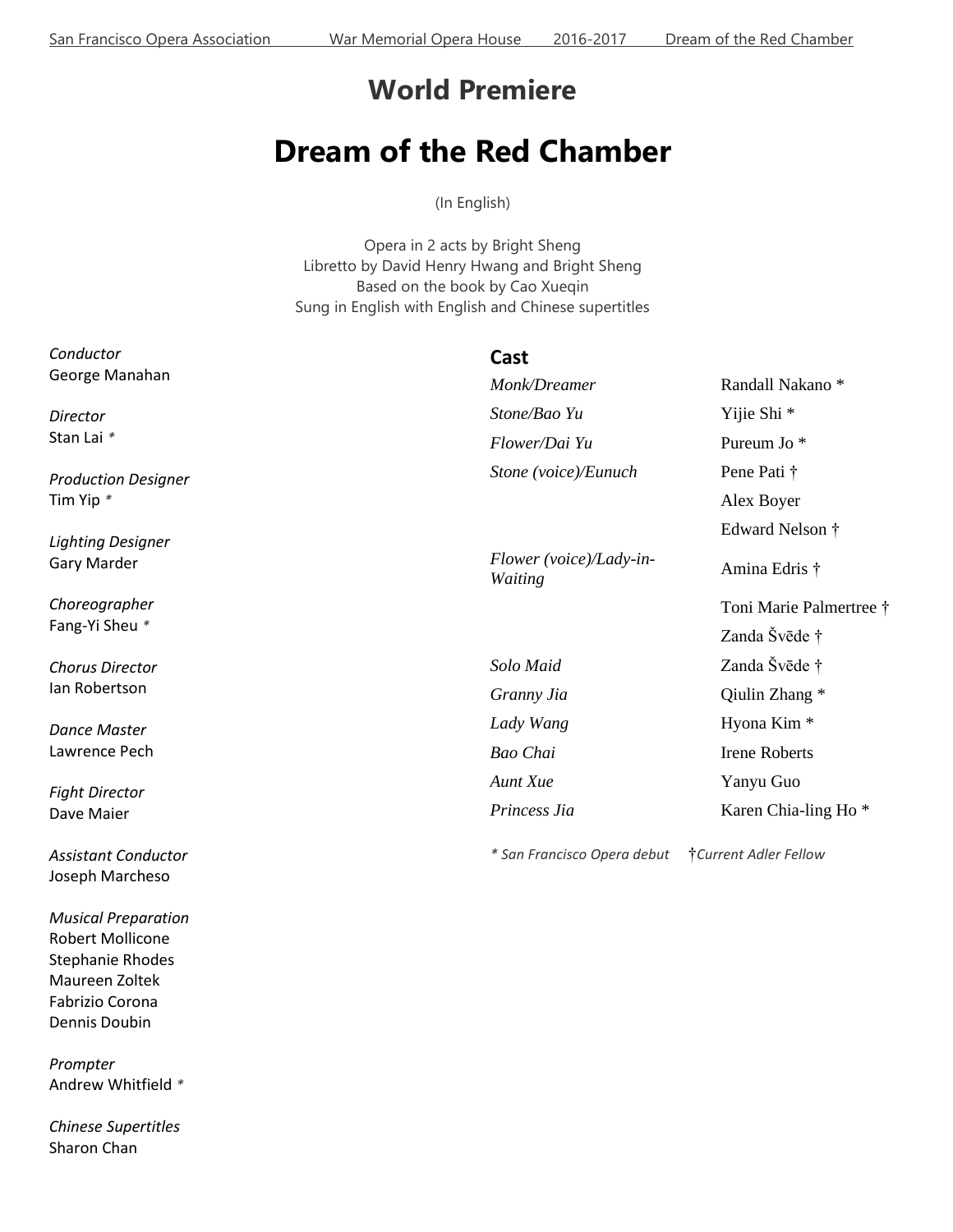Joanna C. Lee Patrick P. Lee

*Assistant Director* Roy Rallo

*Assistant Director* E. Reed Fisher

*Stage Manager* Lisa Anderson

*Assistant Stage Manager* Sarah Bingel Jimmy Marcheso Lisa-Marie Shuster Jodi Gage

*Costume Supervisor* Kristi Johnson

*Head of Wig and Makeup* Jeanna Parham

*Producing Consultant* Joanna C. Lee

**Place and Time:** Dynastic China

**Saturday, Sept 10 2016, 7:30 PM Tuesday, Sept 13 2016, 7:30 PM Sunday, Sept 18 2016, 2:00 PM Friday, Sept 23 2016, 7:30 PM Tuesday, Sept 27 2016, 7:30 PM Thursday, Sept 29 2016, 7:30 PM**

**Act I, Scene 1:** The Grand Hall **Act I, Scene 2:** Dai Yu's chamber **Act I, Scene 3:** Pear court pavilion **Act I, Scene 4:** Bao Yu's chamber **Act I, Scene 5:** The Grand Hall

**Intermission**

**Act II, Scene 1:** Bamboo grove **Act II, Scene 2:** Princess Jia's quarters at the palace/Granny's chamber **Act II, Scene 3:** A hall in the estate **Act II, Scene 4:** Far side of the lake/Bamboo grove **Act II, Scene 5:** The Grand Hall **Act II, Scene 6:** Lake/Monk's room

## **Sponsors**

Dream of the Red Chamber is made possible, in part, by John A. and Cynthia Fry Gunn; the Edmund W. and Jeannik Méquet Littlefield Fund; grants from The Andrew W. Mellon Foundation and the National Endowment for the Arts; funding from OPERA America's Opera Fund; and United Airlines.

Irene Roberts' appearance is made possible by the Emerging Stars Fund, established by Jan Shrem and Maria Manetti Shrem.